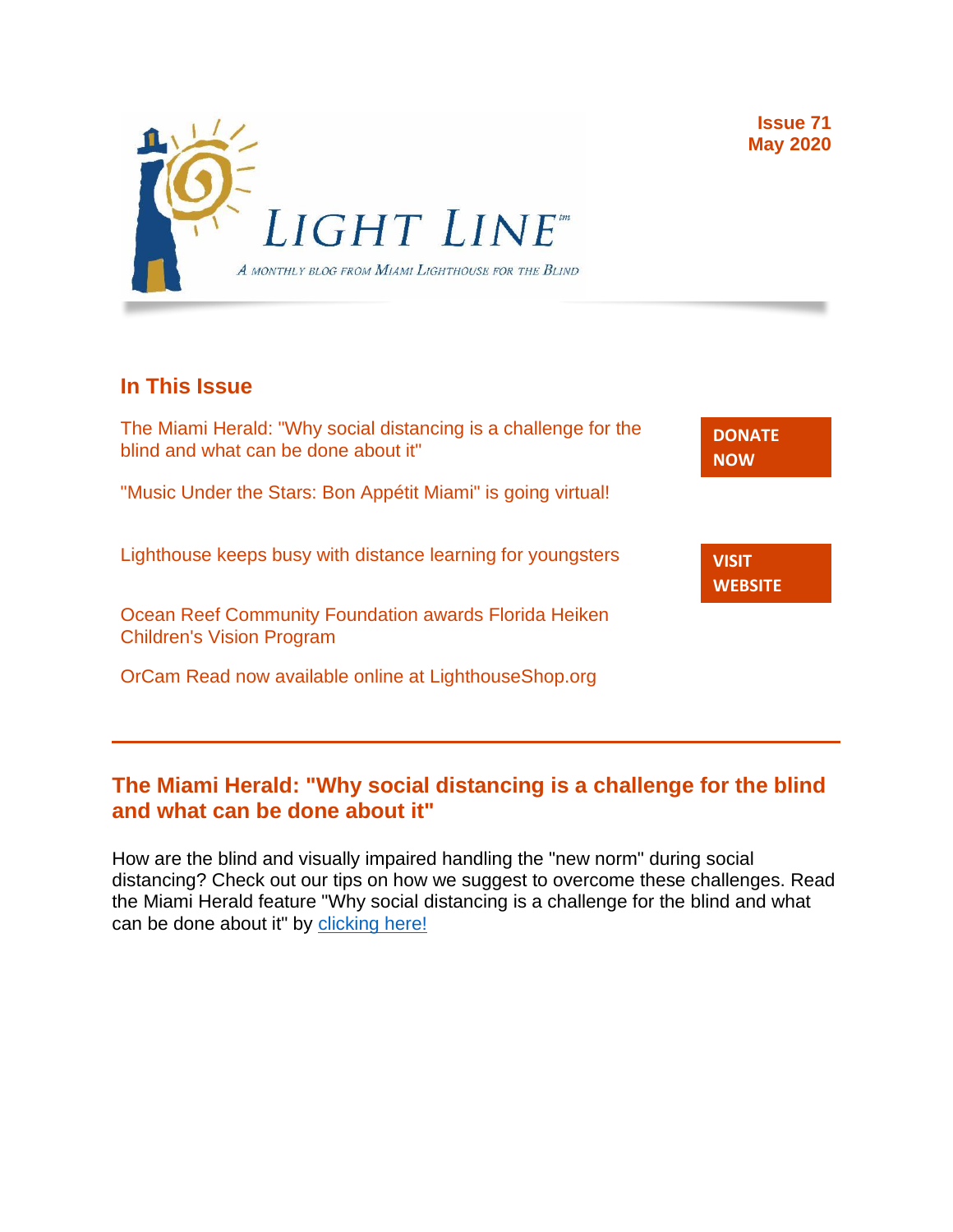# **"Music Under the Stars: Bon Appétit Miami" is going virtual!**

Mark your calendar for Wednesday, May 13th, at 6PM. That's when Miami Lighthouse's acclaimed "Music Under the Stars: Bon Appétit Miami" will go virtual, starring our very talented Miami Lighthouse Musicians. This special event promises a delightful program of popular music that will lift your spirits and touch your heart.

Our event was scheduled for May 13th to support our Florida Heiken Children's Vision Program, which provides comprehensive eye exams and prescription glasses at no cost to underprivileged schoolchildren. Because of social distancing we are bringing the planned entertainment into your home.

For the "Bon Appétit" portion of the program, we hope you will consider supporting one of our dedicated local restaurants by ordering in something delicious to enjoy while you watch. Our supporting restaurants include: [Caffe Abbracci,](http://caffeabbracci.com/) [Perricone's Marketplace,](http://www.perricones.com/) [Brazilian Grill,](http://www.braziliangrillcateringmiami.com/) [Black Market Miami,](https://blackmarketmia.com/) [The Big Cheese,](https://www.bigcheesemiami.com/) [Sports Grill,](http://sportsgrillmiami.com/) [El Carajo,](https://el-carajo.com/) [Pollo](https://www.pollotropical.com/)  [Tropical](https://www.pollotropical.com/) and [The Halal Guys.](https://thehalalguys.com/)



[Click here on May 13th at 6pm!](http://www.miamilighthouse.org/VirtualMusicUndertheStars.asp)

*Music Under the Stars goes virtual on May 13th at 6pm*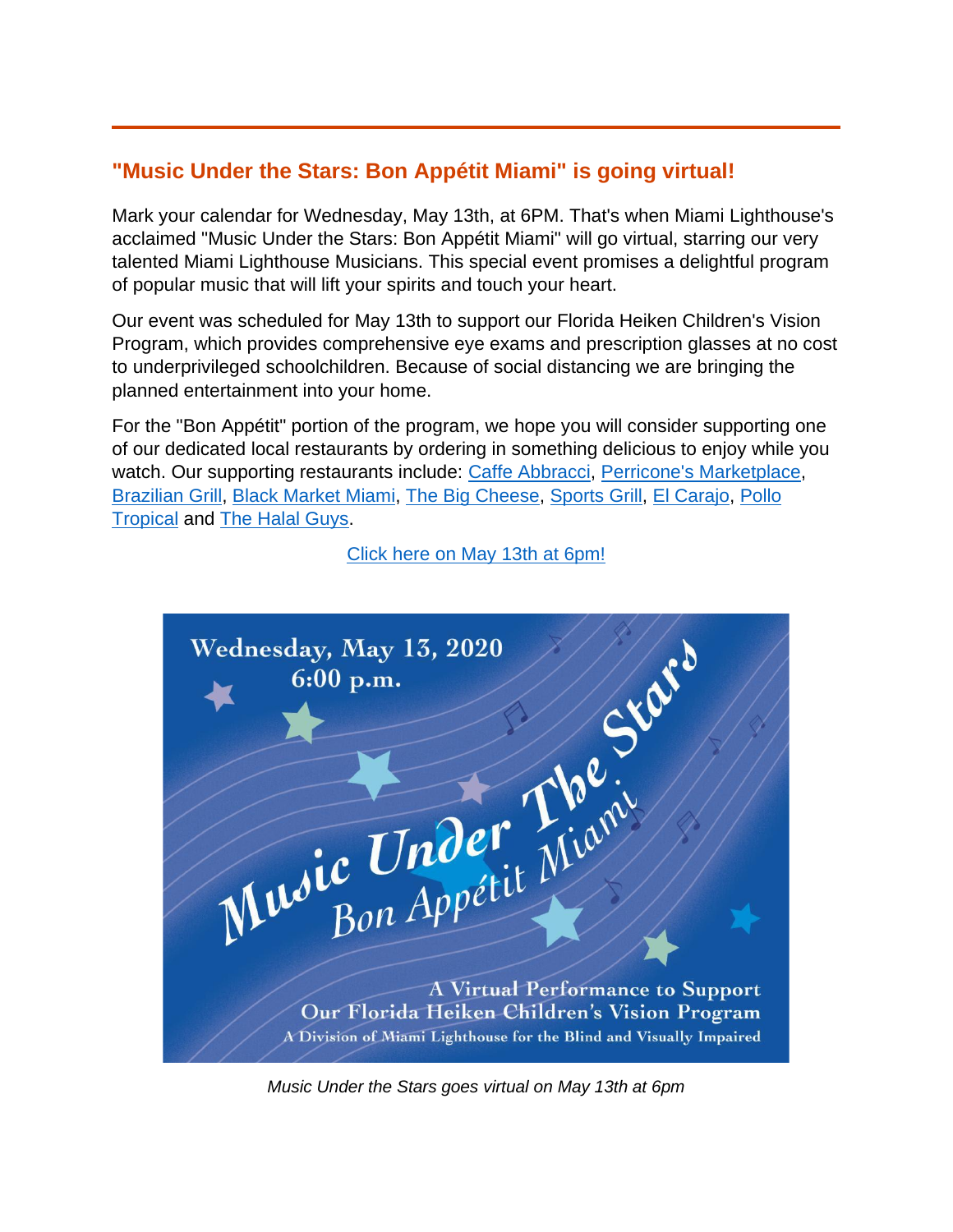#### **Lighthouse keeps busy with distance learning for youngsters**

Educational videos are being sent to the parents of children in our toddler classrooms to keep them learning during this time. Story favorites like "Humpty Dumpty", and in honor of Easter, "Ollie's Easter Eggs" were shared to our blind and visually impaired children this month. Throughout the readings, attention to ongoing skills is promoted through open ended questions. Daily activities are aimed to help our children focus on different approaches designed to further promote fine motor skills, gross motor skills, hand eye coordination, and problem solving skills.

Thanks to Miami Kids Magazine for helping our teachers spread these lessons through the magazine's social media. We had a blast working together to teach children on Instagram Live how to create their own scented play dough and mixed media artwork!



*Learning how to create scented play dough*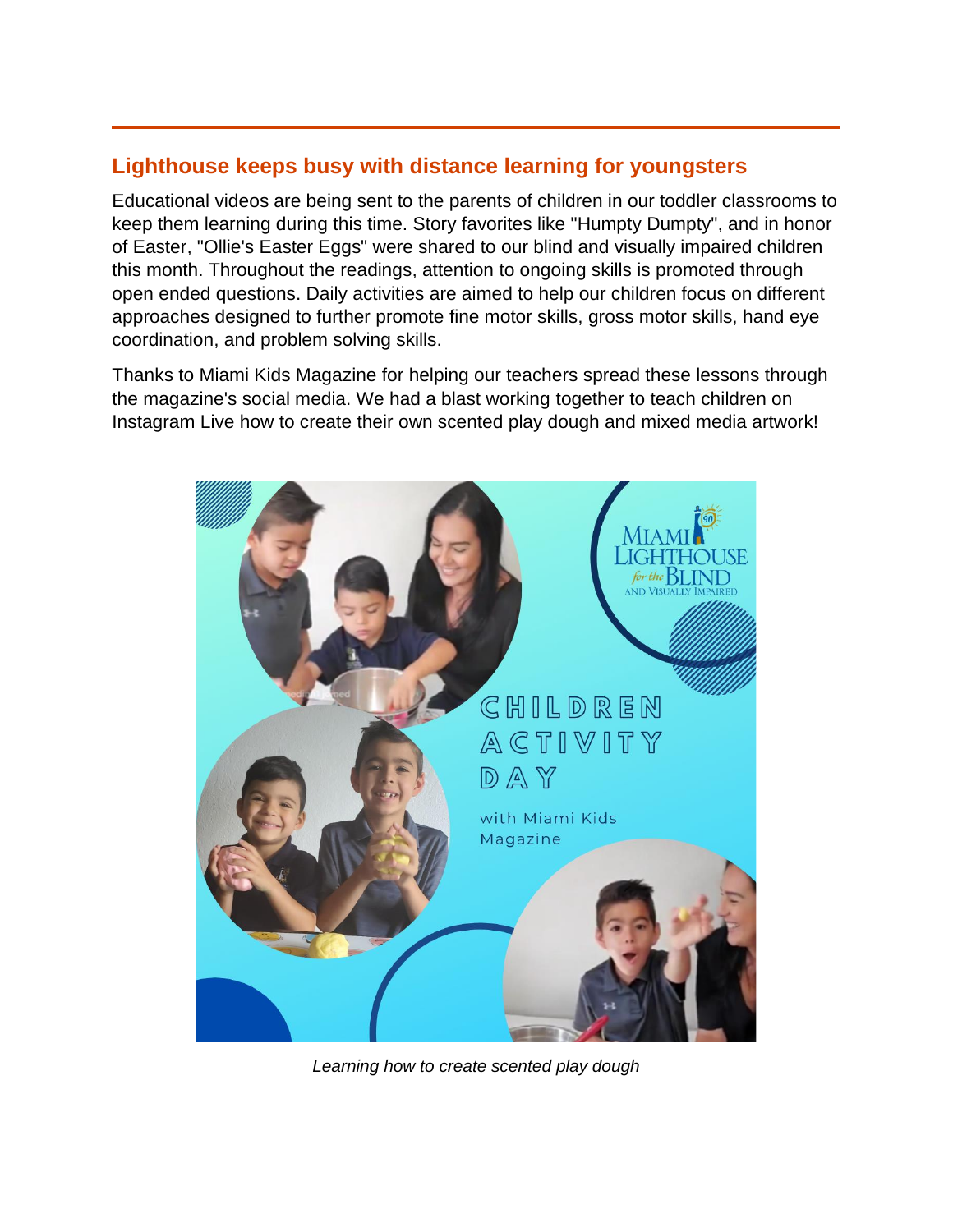## **Ocean Reef Community Foundation awards Florida Heiken Children's Vision Program**

We would like to express our sincerest gratitude to the Ocean Reef Community Foundation for their generous \$10,000 grant to our Statewide Florida Heiken Children's Vision Program. The award will help us support comprehensive eye examinations for low-income children in Homestead, Florida City and the Keys. During this difficult time, our staff are working remotely to continue processing incoming referrals for vision services and issuing vouchers to eligible children.



*Thank you Ocean Reef Community Foundation*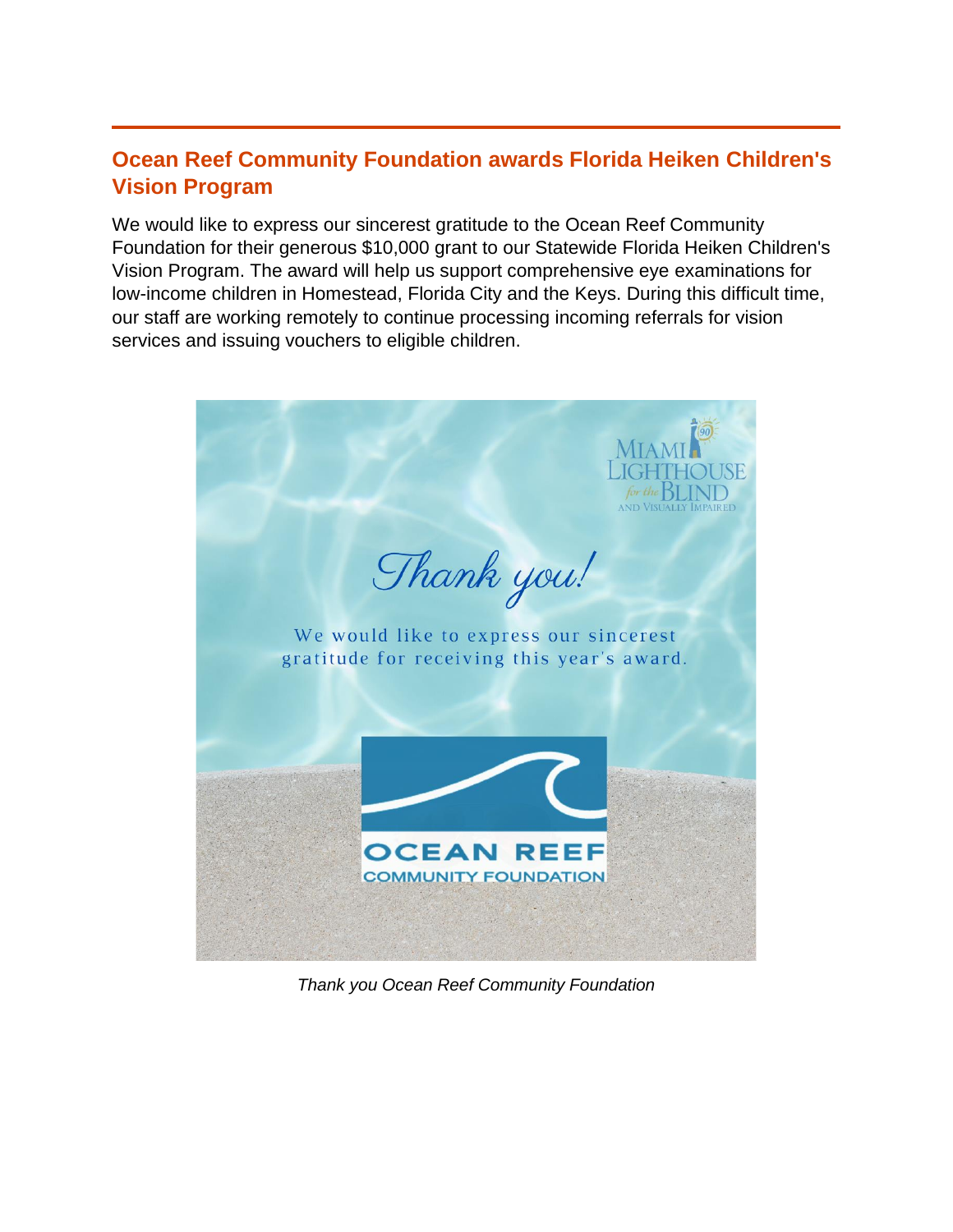#### **OrCam Read now available online at LighthouseShop.org**

The Orcam Read, a recent arrival at our onsite Lighthouse Shop, is now available online. The innovative handheld reader empowers individuals with mild to moderate low vision, as well as reading difficulties such as dyslexia or eye fatigue. The new assistive technology is capable of opening a whole new world for those who have lost much of their vision and the all-important ability to read. With just a click of a button, it can assist you in reading the daily news, your mail, and even a book. Visit us at LighthouseShop.org for this product and much more!



*OrCam Read Technology*